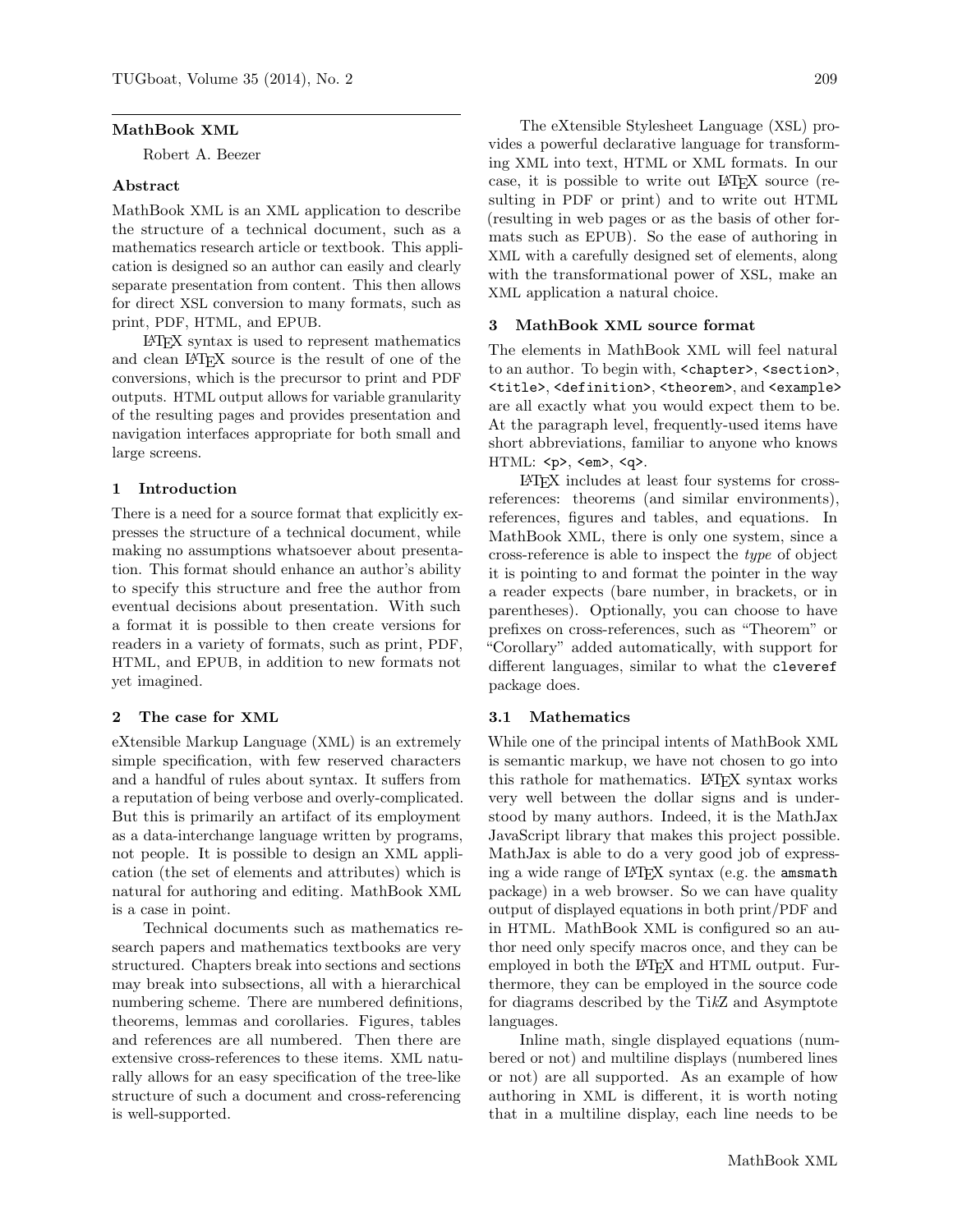delimited by an XML element. This then supports switching numbering on and off on a per-line basis, in addition to marking individual lines as targets of cross-references, all in a manner consistent with the syntax used for cross-references elsewhere in the document.

# 3.2 Graphics

For documents tracked by version control, or published with open licenses, or where the consistency of notation is controlled by simple macros, it is desirable to specify diagrams with a graphics language, rather than employing opaque raster formats. MathBook XML supports diagrams specified in TikZ, Asymptote or Sage, with full support for macros in the first two (and may be supported soon within Sage graphics). Diagrams are specified directly in the source, and then it is easy with XSL to isolate each one, in order to wrap it in the appropriate syntax so that it can be transformed to a standalone image. This step, and the subsequent processing, are all controlled by a single Python script, mbx. Whenever possible, the result is in Scalable Vector Graphics (SVG) format, so for example, the image scales fluidly on a web page when the reader zooms in or out.

# 3.3 Widgets on the web

There is a wide variety of JavaScript and Java applets which may be embedded on a web page. For example, GeoGebra is a sort of playground for exploring concepts and results from Euclidean geometry. It can provide a prepared interactive demonstration or a blank canvas with tools. One of our primary motivations has been to support the inclusion of the Sage Cell Server to allow readers the use of this extensive open source system for mathematics directly in a textbook. The Sage Cell is a text area, typically pre-loaded with Sage code from the author, which can be evaluated by pressing a button that sends the code to a publicly available server that then returns the results back into the reader's page. The reader is then generally free to edit the code to examine new situations, learning new mathematics or new Sage commands in the process. WeBWorK homework exercises are another conceivable addition for textbooks.

But a question remains: what to do with a dynamic element (such as a GeoGebra demonstration) in an output format that is inherently static, such as print. PDF readers can generally accommodate hyperlinks, but typically it is only Adobe's own Acrobat Reader that can display more complicated items such as animations.

### 4 **LATEX** output

A principal feature of the L<sup>AT</sup>FX output from Math-Book XML is the isolation of style parameters in the preamble, and a body that is generic enough that it can be styled differently through style files or adjustments to the preamble. Parameters affecting style, such as margins, font size, and numbering depth can be controlled by parameters to the XSL processor and are not part of the MathBook XML specification of the source. With limited exceptions, the numbering of items is accomplished in the usual way, by letting the LAT<sub>EX</sub> processing do that work. In other words, numbers of theorems, sections, figures, are not hard-coded into the LAT<sub>EX</sub> created by the XSL transformation.

#### 5 HTML output

HTML output from MathBook XML source allows for the creation of web pages at variable granularity ("chunks"). So a book can be broken up into one web page per subsection, if desired. Then CSS and JavaScript are employed to provide natural navigation interface elements, such as a clickable Table of Contents, plus "Previous", "Up" and "Next" buttons. On smaller screens (such as phones) the interface elements adjust to the limited space. The HTML output is also meant to be divorced from presentation, though the limited capabilities of CSS mean more information must be hard-coded, such as hierarchical numbering. But there is a good separation between the HTML and the CSS, which allows for different presentations.

The various numbering schemes that result from LATEX processing are identical to the numbering hardcoded into the HTML. For example, equation numbers in multi-line mathematics displays are identical in a PDF created via LATEX to the numbers that appear in a web page version rendered by MathJax. References to equations look and behave the same for both types of output.

#### 6 Other output formats

Sage worksheets, iPython notebooks and Sage Math Cloud worksheets are all formats for web applications that allow a user to execute commands relevant to scientific computing, while maintaining a written record of input and output, with rich tools for annotating the results. Underneath, these documents are primarily HTML, adorned with CSS or JSON. We have experience with conversions of MathBook XML source to each of these formats, and have a usable conversion to Sage worksheets publicly available. With a new MathJax tool for rendering mathematics as